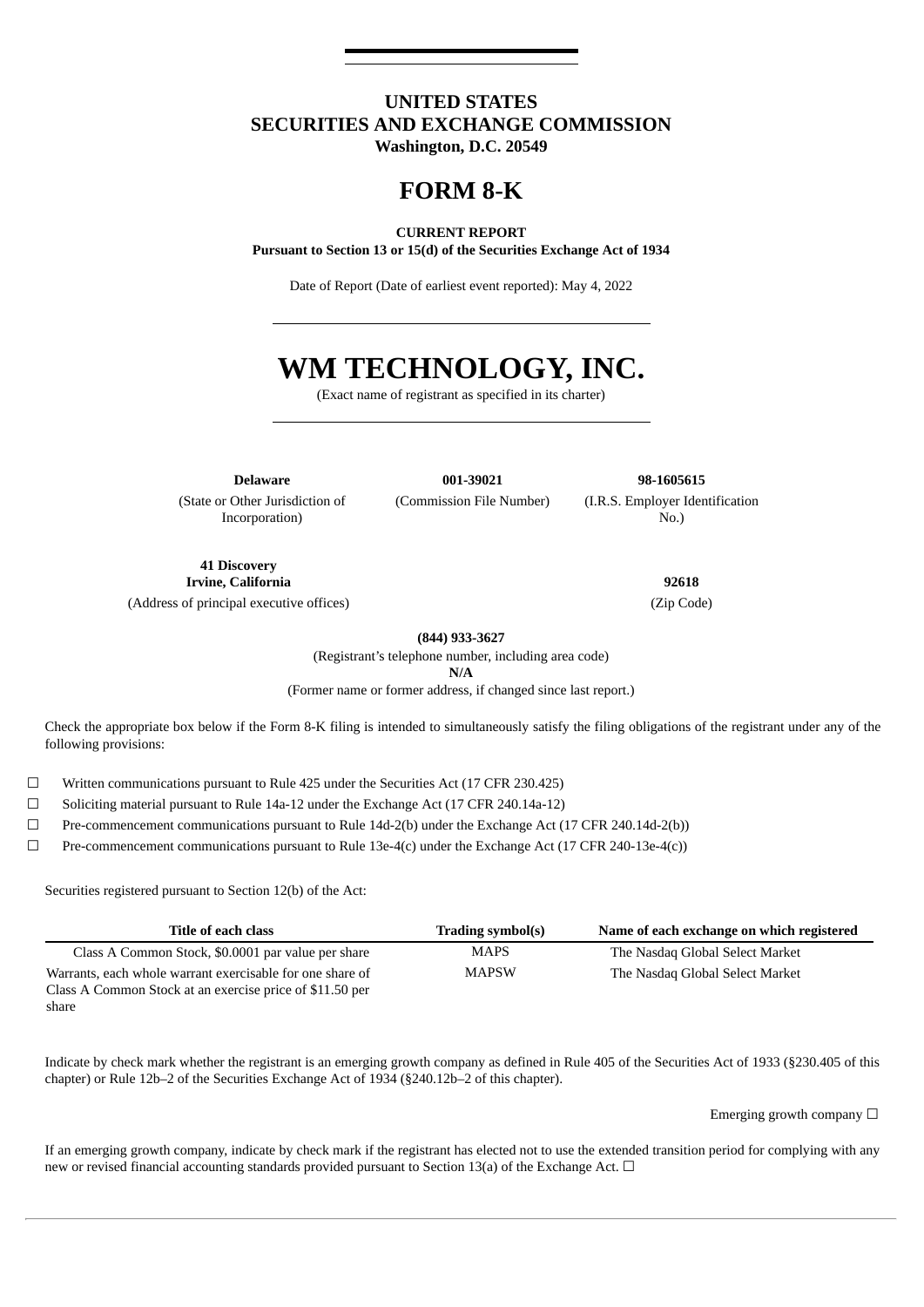# **Item 2.02 Results of Operations and Financial Conditions**

On May 4, 2022 WM Technology, Inc. announced its financial results for the first quarter ended March 31, 2022. The full text of the press release issued in connection with the announcement is furnished as Exhibit 99.1 to this Current Report on Form 8-K and is incorporated by reference.

The information in Item 2.02 and in the accompanying Exhibit 99.1 is being furnished and shall not be deemed "filed" for purposes of Section 18 of the Securities Exchange Act of 1934 (the "Exchange Act"), or otherwise subject to the liabilities of that section, nor shall they be deemed incorporated by reference in any filing under the Securities Act of 1933, as amended, or the Exchange Act, regardless of any general incorporation language in such filing, except as expressly set forth by specific reference in such a filing.

# **Item 9.01 Financial Statements and Exhibits.**

(d) Exhibits

| <b>Exhibit</b> | <b>Number Description</b>       |
|----------------|---------------------------------|
| 99.1           | Press Release dated May 4, 2022 |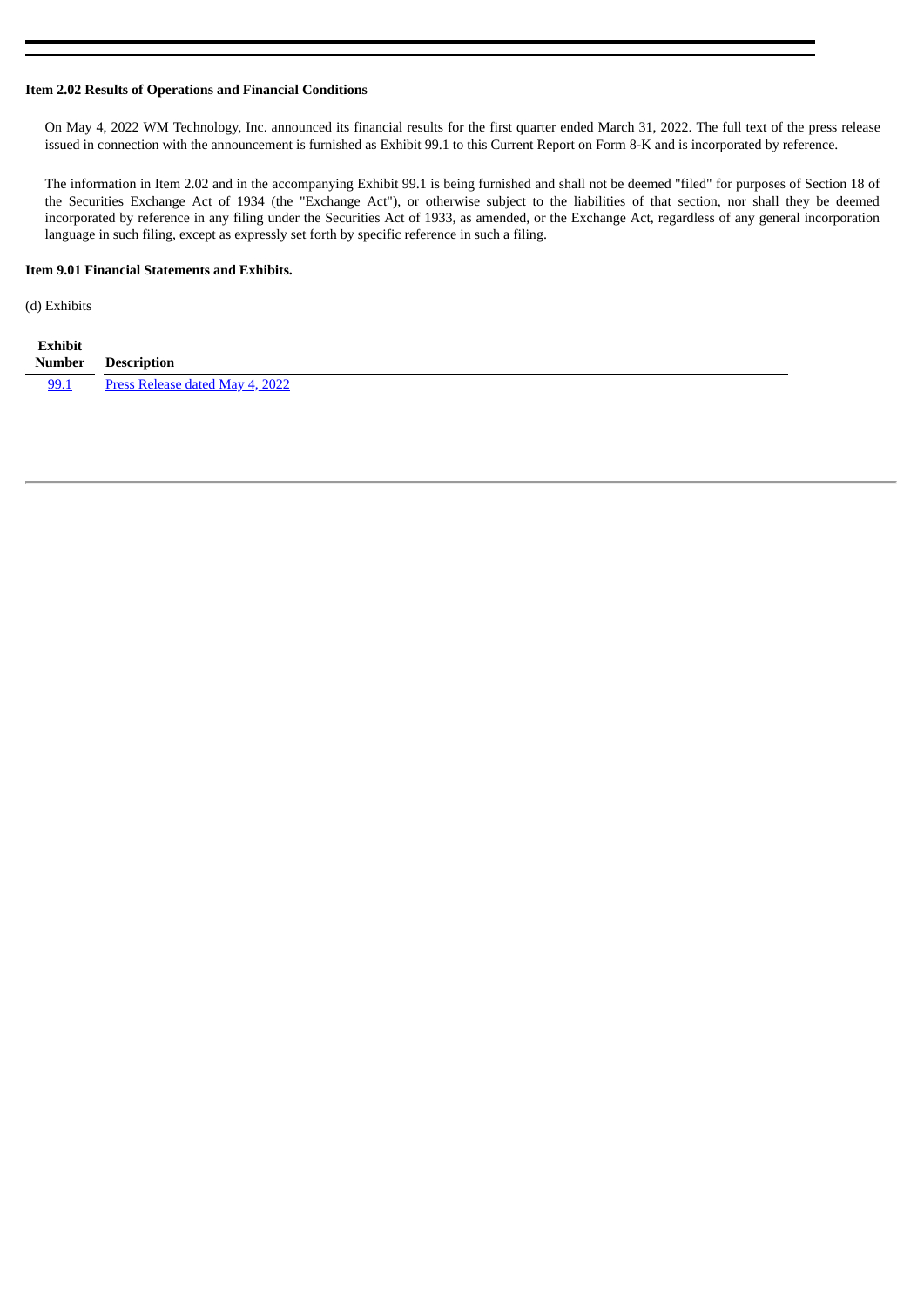# **SIGNATURE**

Pursuant to the requirements of the Securities Exchange Act of 1934, the registrant has duly caused this report to be signed on its behalf by the undersigned hereunto duly authorized.

Dated: May 4, 2022

# **WM TECHNOLOGY, INC.**

By: /s/ Arden Lee

Arden Lee Chief Financial Officer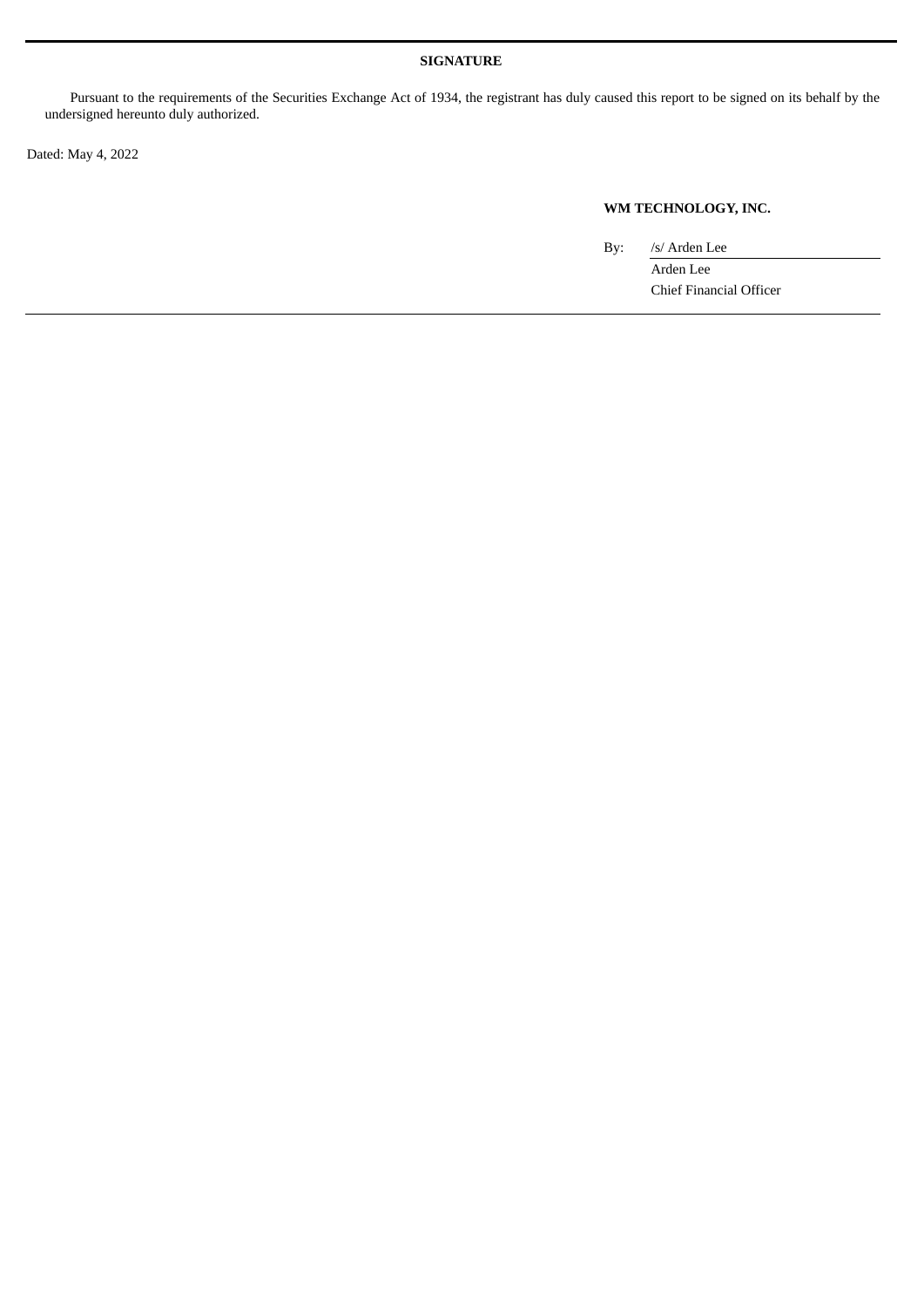# <span id="page-3-0"></span>wm technology

# **WM Technology, Inc. Reports First Quarter 2022 Financial Results**

*First Quarter Revenue increased to \$57.5 million representing growth of 40% year-over-year*

**Irvine, Calif. -- May 4, 2022 --** WM Technology, Inc. ("WM Technology" or the "Company") (Nasdaq: MAPS), a leading technology and software infrastructure provider to the cannabis industry, today announced its financial results for the first quarter ended March 31, 2022.

"Our first quarter results demonstrate how we're playing offense and continuing to drive outsized growth as well as creating distance from the pack as the leading cannabis technology provider and commerce-driven marketplace. We grew our revenue 40% year-over-year to reach \$57.5 million for the quarter, which was above the top end of our guidance, as we continued to grow our user and client base," said Chris Beals, CEO of WM Technology. "We continue to deliver what we believe is outsized value to our clients and this allows us to grow faster than our end markets as businesses rely on our marketplace and solutions to grow their own businesses. At the same time, we are accelerating the pace of new features and integrations throughout our WM Business software platform. We are driving innovation in ways that will be more visible over the course of this year as we invest in large opportunities designed to accelerate growth. Our team remains hard at work and focused on executing against driving deep client engagement, establishing Weedmaps as the center of commerce for Cannabis consumers and expanding the adoption of our products."

# **First Quarter 2022 Financial Highlights**

- Revenue increased to \$57.5 million, up 40% from the first quarter of 2021.
	- **Ⅰ** Monthly active users ("MAUs")<sup>(1)(2)</sup> increased to 16.4 million at March 31, 2022, up 52% compared to the prior year period
		- MAU growth of 73% when adjusting the current period to exclude the MAUs attributed to the Learn section of weedmaps.com that we were not able to track during the prior period.
	- $\degree$  Average monthly revenue per paying client<sup>(1)(3)</sup> increased to \$3,810, a 9% increase compared to the prior year period.
	- $\degree$  Average monthly paying clients<sup>(1)(4)</sup> increased to 5,026, a 28% increase compared to the prior year period.
- Gross Profit was \$53.7 million implying a 93% margin rate, which reflects a 200bps margin reduction from the prior year given previously discussed growth investments and initiatives.
- Net loss was \$(31.2) million as compared to net income of \$7.7 million from the prior year period.
- Adjusted EBITDA<sup>(5)</sup> was \$(1.0) million as compared to \$9.0 million from the prior year period.
- **•** Basic and diluted net loss per share was \$(0.19) based on 72.5 million of Class A Common Stock weighted average shares outstanding.
- Total shares outstanding across Class A and Class V Common Stock is 144.3 million.
- **•** Cash totaled \$55.9 million as of March 31, 2022 and the Company remains debt-free.

Reconciliations of GAAP to non-GAAP financial measures have been provided in the tables included in this release.

\_\_\_\_\_\_\_\_\_\_\_\_\_\_\_\_\_\_\_\_\_\_\_\_\_\_\_\_\_\_ (1) We have modified the definition and calculation of three of our Key Operating and Financial Metrics: (a) average monthly revenue per paying client, (b) average monthly paying clients, and (c) MAUs. We made these modifications in order to better reflect our performance during a reporting period and to make these key metrics more easily comparable on a period-to-period<br>basis. For comparison of these metrics t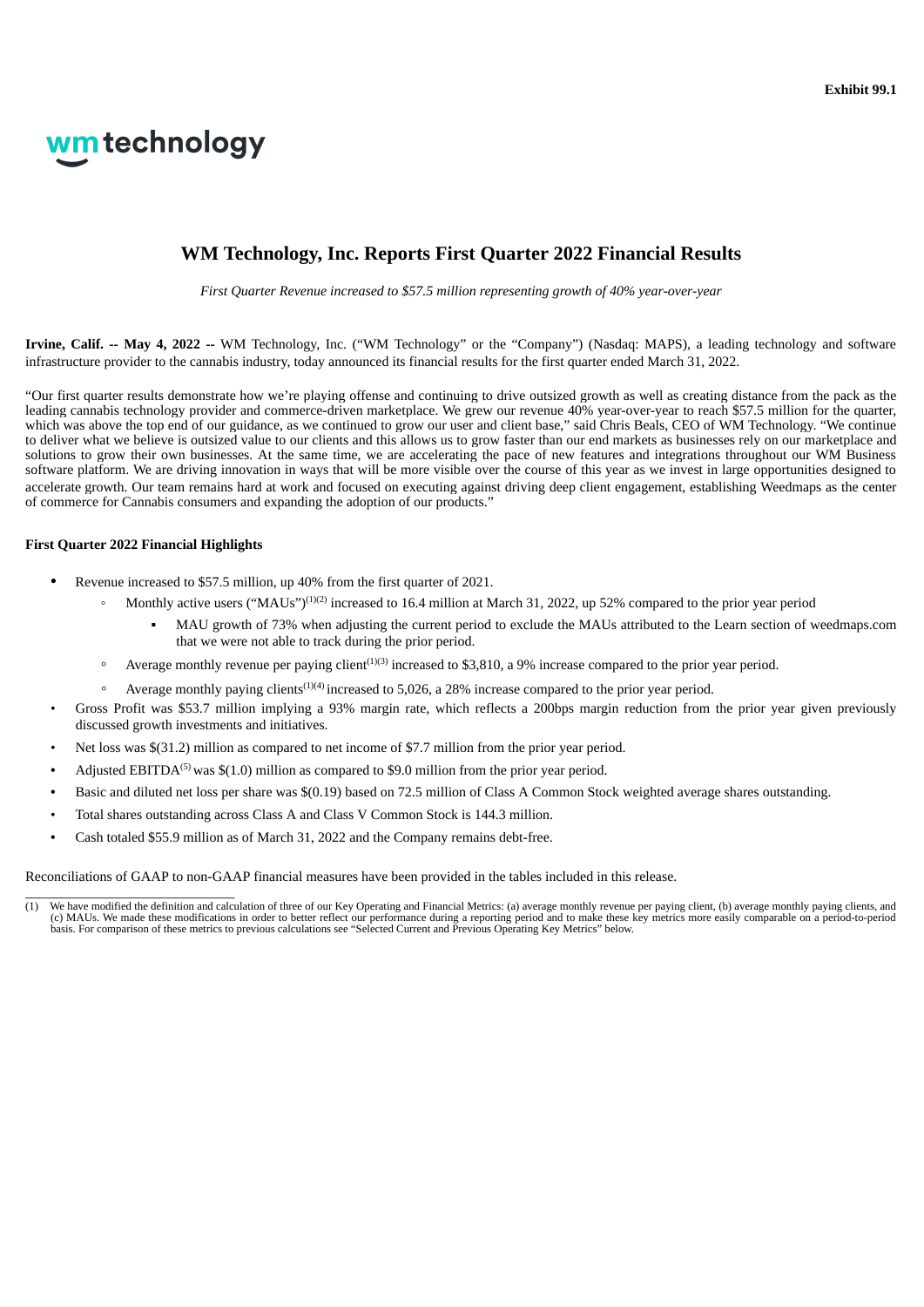- (2) MAUs are defined as the number of unique users opening our Weedmaps mobile app or accessing our weedmaps.com website over the course of a calendar month. This metric previously excluded the MAUs attributed to the Learn section of weedmaps.com, which we began tracking in March 2021. See "Selected Current and Previous Operating Metrics" below for a<br>description of how we used to calculate MAUs and w
- (3) Average monthly revenue per paying client is defined as the average monthly revenue for any particular period divided by the average monthly paying clients in the same respective period. See "Selected Current and Previous Operating Metrics" below for a description of how we used to calculate average monthly revenue per paying client and what our average monthly revenue per paying client would have been using our prior definition for the applicable periods.
- (4) Average monthly paying clients are defined as the average of the number of paying clients billed in a month across a particular period (and for which services were provided). See "Selected Current and Previous Operating Metrics" below for a description of how we used to calculate average monthly paying clients and what our average monthly paying clients would have been using our prior definition for the applicable periods.
- (5) For further information about how we calculate EBITDA and Adjusted EBITDA as well as limitations of their use and a reconciliation of EBITDA and Adjusted EBITDA to net income (loss), see "Reconciliation of Net (Loss) Income to EBITDA and Adjusted EBITDA" below.

#### **First Quarter 2022 Operational Highlights**

- Added over 250 Average Monthly Paying clients in the quarter including in new states like Montana, which opened for recreational sales in January.
- Completed the roll-out of our Admin 2.0 portal. This surface includes a data and analytics dashboard to help our paying clients understand the significant value they derive from their spending on Weedmaps as well as local market trends. Admin 2.0 also lays the groundwork for future updates like our self-serve toolset, which will automate onboarding of new clients onto our marketplace and enable cross-product adoption and purchase upsell opportunities.
- Continued to improve our Deals offering with new enablement features to allow clients to publish deals at scale across their listings. We also created a new "Promotions Hub" within Admin 2.0, allowing clients to create and manage all promotions including online promo codes, in-store deals, and online deals from one place. We also rolled out new Promotions features within our WM Store eCom embed allowing clients to showcase promotions more easily on their own channels powered by WM Store.
- Completed the acquisition of Eyechronic, LLC ("Enlighten"). Enlighten's 'SmartHub' subscription offering powers in-store digital menus and kiosks, and its 'AdSuite' in-store digital solution allows brands to reach consumers at the point of purchase. Enlighten adds to the value included in our WM Business platform.
- Expanded our available Menu and Order integrations. We now have Menu integrations in live or beta state with the key point-of-sale systems serving Cannabis and are continuing to roll-out Orders integrations with these same partners.
- Piloted several promising new user enhancements, including 'express reorder' and 'order again' features, along with 'order-type' preferences, allowing users to more easily filter through available delivery versus pickup options. We also continue to test menu personalization leveraging our first-party user affinity data.
- As part of our efforts to stitch our solutions more closely together, we launched an in-app messaging feature beta where businesses using our Sprout CRM solution are able to directly reach and message their followers on the Weedmaps marketplace.
- Continued to invest in headcount, with over 150 new hires in Q1, mostly in our Engineering, Product & Design teams as well as across our regional go-to-market teams.

# **Second Quarter Business Outlook**

Based on current business trends and conditions, our outlook for the second quarter ending June 30, 2022, is as follows:

- Revenue is estimated to be between \$60 million and \$63 million, which represents 28-34% growth over the second quarter of 2021
- We continue to expect our Adj. EBITDA margins for the First Half will be breakeven to slightly positive as we front-load previously discussed investments against growth opportunities for the back half of this year and FY23 strategic opportunities

The guidance provided above is only an estimate of what we believe is realizable as of the date of this release. We are not readily able to provide a reconciliation of projected Adjusted EBITDA to projected net income without unreasonable effort. This guidance assumes that no business acquisitions, investments, restructurings, or legal settlements are concluded in the quarter. Our results are based on assumptions that we believe to be reasonable as of this date, but may be materially affected by many factors, as discussed below in "Forward-Looking Statements." Actual results may vary from the guidance and the variations may be material. We undertake no intent or obligation to publicly update or revise any of these projections, whether as a result of new information, future events or otherwise, except as required by law.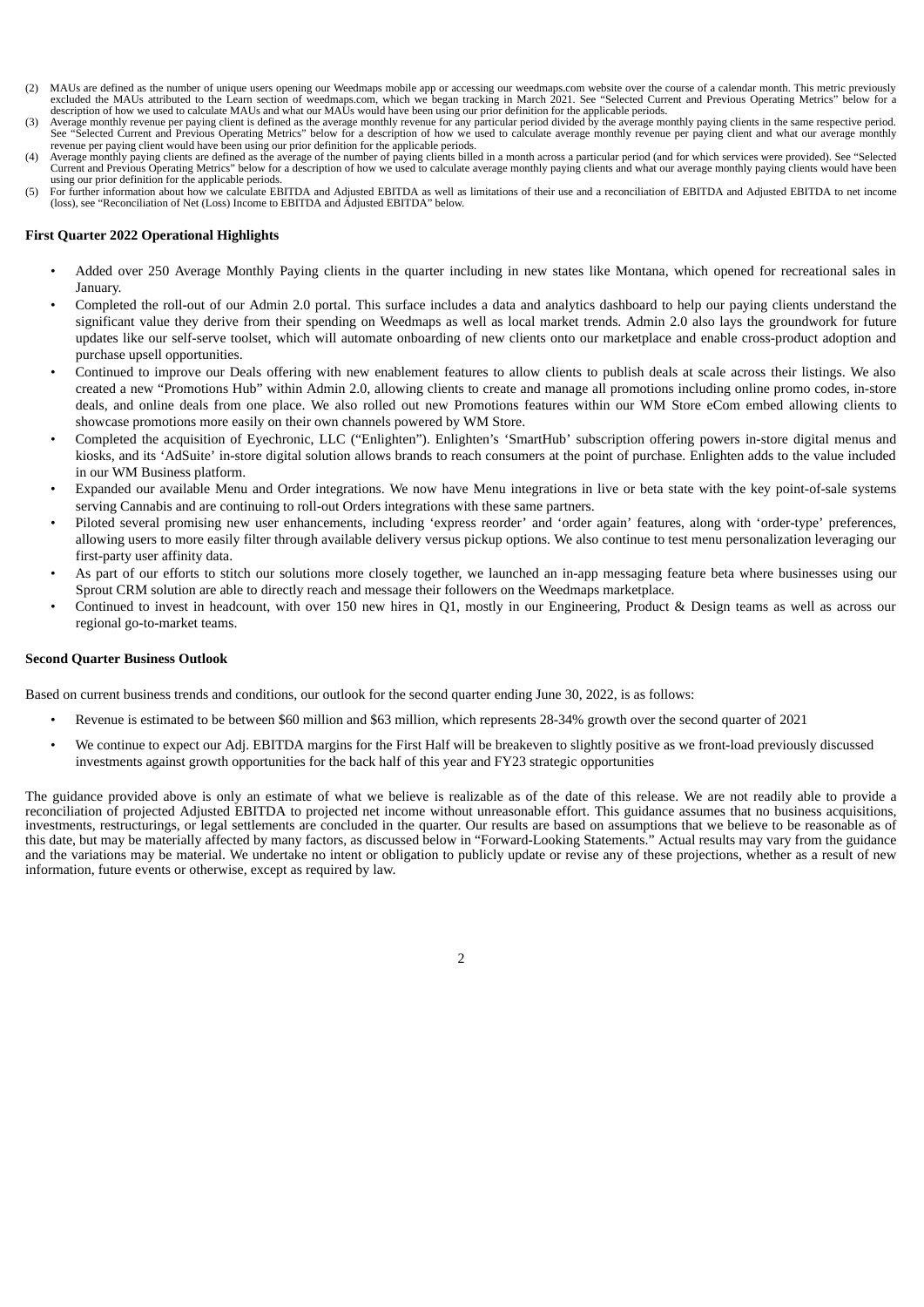#### **Investor Conference Call and Webcasts**

The Company will host a conference call and webcast today, Wednesday, May 4, 2022, at 2:00 p.m. Pacific Time (5:00 p.m. Eastern Time) by dialing (833) 855-0799 (United States and Canada) or (409) 937-8921 (International) and providing Conference ID 9292726. A live webcast of the call will also be available on the WM Technology investor relations website at ir.weedmaps.com.

## **About WM Technology**

Founded in 2008, WM Technology operates a leading online marketplace with a comprehensive set of eCommerce and compliance software solutions sold to retailers and brands in the U.S. state-legal and Canadian cannabis markets. The Company's mission is to power a transparent and inclusive global cannabis economy. We address the challenges facing both consumers seeking to understand cannabis products and businesses who serve cannabis users in a legally compliant fashion with our Weedmaps marketplace and WM Business software solutions. Over the past 13 years, we have grown the Weedmaps marketplace to become a premier destination for cannabis consumers to discover and browse information regarding cannabis and cannabis products, permitting product discovery and order-ahead for pickup or delivery by participating retailers. WM Business is a set of eCommerce-enablement tools designed to help our retailer and brand clients get the best out of their Weedmaps experience, while creating labor efficiency and managing their compliance needs.

WM Technology holds a strong belief in the power of cannabis and the importance of enabling safe, legal access to consumers worldwide. Since inception, WM Technology has worked tirelessly, not only to become the most comprehensive platform for consumers, but to build the software solutions that power businesses compliantly in the space, to advocate for legalization, social equity, and licensing in many jurisdictions, and to facilitate further learning through partnering with subject matter experts on providing detailed, accurate information about the plant.

Headquartered in Irvine, California, WM Technology supports remote work for all eligible employees. Visit us at www.weedmaps.com.

#### **Forward-Looking Statements**

This press release includes "forward-looking statements" regarding our future business expectations which involve risks and uncertainties. Forwardlooking statements may be identified by the use of words such as "estimate," "plan," "project," "forecast," "intend," "will," "expect," "anticipate," "believe," "seek," "target" or other similar expressions that predict or indicate future events or trends or that are not statements of historical matters. These forward-looking statements include, but are not limited to, statements regarding estimates and forecasts of financial and performance metrics and projections of market opportunity and market share. These statements are based on various assumptions, whether or not identified in this press release, and on the current expectations of the Company's management and are not predictions of actual performance. These forward-looking statements are provided for illustrative purposes only and are not intended to serve as, and must not be relied on by any investor as, a guarantee, an assurance, a prediction or a definitive statement of fact or probability. Actual events and circumstances are difficult or impossible to predict and will differ from assumptions. Many actual events and circumstances are beyond the control of the Company. These forward-looking statements are subject to a number of risks and uncertainties, including the Company's financial and business performance, including key business metrics and any underlying assumptions thereunder; market opportunity and the Company's ability to acquire new customers and retain existing customers; expectations and timing related to commercial product launches; success of the Company's go-to-market strategy; ability to scale its business and expand its offerings; the Company's competitive advantages and growth strategies; the Company's future capital requirements and sources and uses of cash; the Company's ability to obtain funding for our future operations; the outcome of any known and unknown litigation and regulatory proceedings; changes in domestic and foreign business, market, financial, political and legal conditions; risks relating to the uncertainty of the projected financial information with respect to the Company; future global, regional or local economic and market conditions affecting the cannabis industry; the development, effects and enforcement of and changes to laws and regulations, including with respect to the cannabis industry; the Company's ability to successfully capitalize on new and existing cannabis markets, including its ability to successfully monetize its solutions in those markets; the Company's ability to manage future growth; the Company's ability to develop new products and solutions, bring them to market in a timely manner, and make enhancements to its platform and the Company's ability to maintain and grow its two-sided digital network, including its ability to acquire and retain paying customers; the effects of competition on the Company's future business; the Company's success in retaining or recruiting, or changes required in, officers, key employees or directors; the possibility that we may be adversely affected by other economic, business or competitive factors; that the Company identified a material weakness in its internal control over financial reporting which, if not corrected, could affect the reliability of its consolidated financial statements; the possibility that the Company may be adversely affected by other economic, business or competitive and those factors discussed in the Company's 2021 Annual Report on Form 10-K filed with Securities and Exchange Commission (the "SEC") and subsequent Form 10-Qs or Form 8-Ks filed with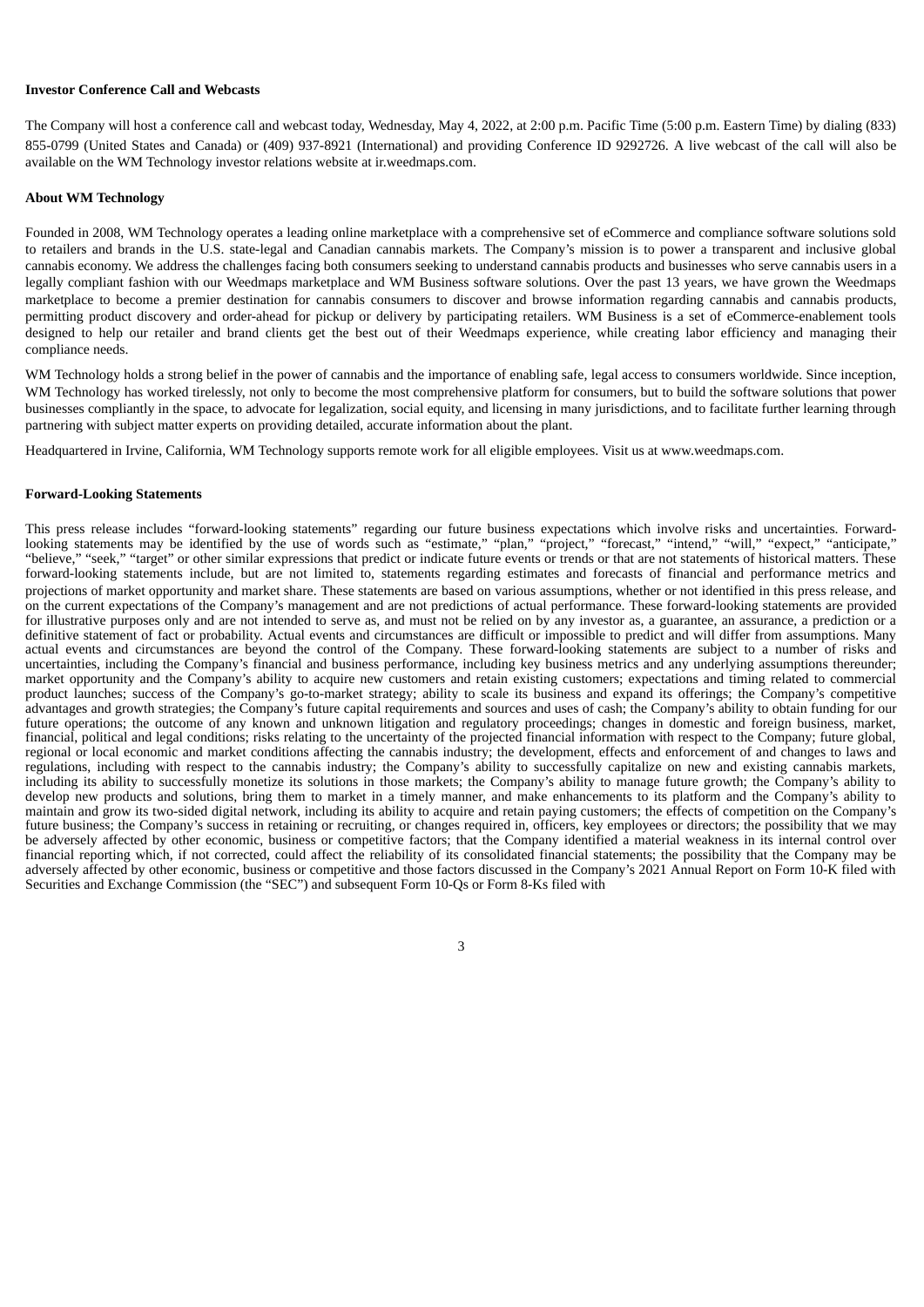the SEC. If any of these risks materialize or these assumptions prove incorrect, actual results could differ materially from the results implied by these forward-looking statements. There may be additional risks that the Company does not presently know or that the Company currently believes are immaterial that could also cause actual results to differ from those contained in the forward looking statements. In addition, forward-looking statements reflect the Company's expectations, plans or forecasts of future events and views as of the date of this press release. The Company anticipates that subsequent events and developments will cause the Company's assessments to change. However, while the Company may elect to update these forwardlooking statements at some point in the future, the Company specifically disclaims any obligation to do so, except as required by law. These forwardlooking statements should not be relied upon as representing the Company's assessments as of any date subsequent to the date of this press release. Accordingly, undue reliance should not be placed upon the forward-looking statements.

#### **Use of Non-GAAP Financial Measures**

To provide investors with additional information regarding our financial results, we have disclosed EBITDA and Adjusted EBITDA, both of which are non-GAAP financial measures that we calculate as net income (loss) before interest, taxes and depreciation and amortization in the case of EBITDA and further adjusted to exclude stock-based compensation, change in fair value of warrant liability, transaction related bonuses, transaction costs, legal settlements and other non-cash, unusual and/or infrequent costs in the case of Adjusted EBITDA. Below we have provided a reconciliation of net (loss) income (the most directly comparable GAAP financial measure) to EBITDA and from EBITDA to Adjusted EBITDA.

We present EBITDA and Adjusted EBITDA because these metrics are a key measure used by our management to evaluate our operating performance, generate future operating plans and make strategic decisions regarding the allocation of investment capacity. Accordingly, we believe that EBITDA and Adjusted EBITDA provide useful information to investors and others in understanding and evaluating our operating results in the same manner as our management.

EBITDA and Adjusted EBITDA have limitations as an analytical tool, and you should not consider it in isolation or as a substitute for analysis of our results as reported under GAAP. Some of these limitations are as follows:

- although depreciation and amortization are non-cash charges, the assets being depreciated and amortized may have to be replaced in the future, and both EBITDA and Adjusted EBITDA do not reflect cash capital expenditure requirements for such replacements or for new capital expenditure requirements;
- EBITDA and Adjusted EBITDA do not reflect changes in, or cash requirements for, our working capital needs; and
- EBITDA and Adjusted EBITDA do not reflect tax payments that may represent a reduction in cash available to us.

Because of these limitations, you should consider EBITDA and Adjusted EBITDA alongside other financial performance measures, including net income (loss) and our other GAAP results.

#### **Definition of Key Operating and Financial Metrics**

- **• MAUs:** We define MAUs as the number of unique users opening our Weedmaps mobile app or accessing our weedmaps.com website over the course of a calendar month. In any particular period, we determine our number of MAUs by counting the total number of users who have engaged with the weedmaps.com site during the final calendar month of the given period.
- **• Average Monthly Revenue Per Paying Client**: Average monthly revenue per paying client measures how much clients, for the period of measurement, are willing to pay us for our subscription and additional offerings and the efficiency of the bid-auction process for our featured listings placements. We calculate this metric by dividing the average monthly revenue for any particular period by the average monthly number of paying clients in the same respective period. The calculation of monthly revenue includes revenue from any clients that cease to be paying clients during the applicable month.
- **Average Monthly Paying Clients**: We define average monthly paying clients as the monthly average of clients billed each month over a particular period (and for which services were provided).

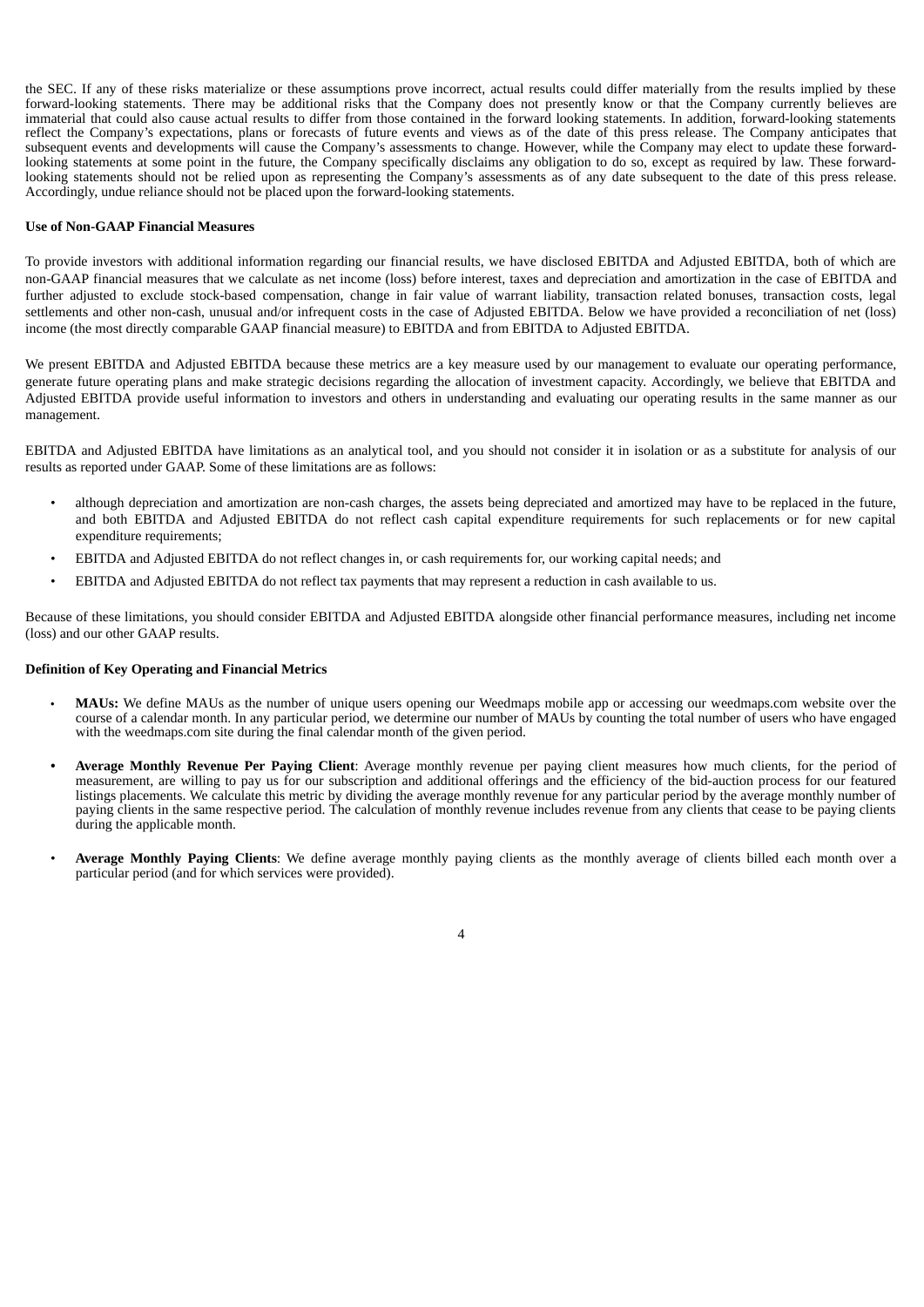# **WM TECHNOLOGY, INC. AND SUBSIDIARIES CONSOLIDATED BALANCE SHEETS (Unaudited) (In thousands, except for share data)**

|                                                                                                                                                                                                                | <b>March 31, 2022</b> |         |                | <b>December 31, 2021</b> |  |
|----------------------------------------------------------------------------------------------------------------------------------------------------------------------------------------------------------------|-----------------------|---------|----------------|--------------------------|--|
| <b>Assets</b>                                                                                                                                                                                                  |                       |         |                |                          |  |
| Current assets                                                                                                                                                                                                 |                       |         |                |                          |  |
| Cash                                                                                                                                                                                                           | \$                    | 55,857  | -\$            | 67,777                   |  |
| Accounts receivable, net                                                                                                                                                                                       |                       | 23,657  |                | 17,550                   |  |
| Prepaid expenses and other current assets                                                                                                                                                                      |                       | 12,031  |                | 13,607                   |  |
| Total current assets                                                                                                                                                                                           |                       | 91,545  |                | 98,934                   |  |
| Property and equipment, net                                                                                                                                                                                    |                       | 17,339  |                | 13,283                   |  |
| Goodwill                                                                                                                                                                                                       |                       | 65,722  |                | 45,295                   |  |
| Intangible assets, net                                                                                                                                                                                         |                       | 13,488  |                | 8,299                    |  |
| Right-of-use assets                                                                                                                                                                                            |                       | 35,404  |                | 36,549                   |  |
| Deferred tax assets                                                                                                                                                                                            |                       | 171,021 |                | 152,097                  |  |
| Other assets                                                                                                                                                                                                   |                       | 10,687  |                | 10,687                   |  |
| <b>Total assets</b>                                                                                                                                                                                            | \$                    | 405,206 | $\mathfrak{s}$ | 365,144                  |  |
| <b>Liabilities and Equity</b>                                                                                                                                                                                  |                       |         |                |                          |  |
| <b>Current liabilities</b>                                                                                                                                                                                     |                       |         |                |                          |  |
| Accounts payable and accrued expenses                                                                                                                                                                          | \$                    | 22,355  | - \$           | 23,155                   |  |
| Deferred revenue                                                                                                                                                                                               |                       | 7,897   |                | 8,057                    |  |
| Operating lease liabilities, current                                                                                                                                                                           |                       | 5,673   |                | 5,463                    |  |
| Other current liabilities                                                                                                                                                                                      |                       | 1,000   |                | 1,125                    |  |
| Total current liabilities                                                                                                                                                                                      |                       | 36,925  |                | 37,800                   |  |
| Operating lease liabilities, non-current                                                                                                                                                                       |                       | 37,886  |                | 39,377                   |  |
| Tax receivable agreement liability                                                                                                                                                                             |                       | 134,118 |                | 128,567                  |  |
| Warrant liability                                                                                                                                                                                              |                       | 45,679  |                | 27,460                   |  |
| Other long-term liabilities                                                                                                                                                                                    |                       | 1,627   |                |                          |  |
| <b>Total liabilities</b>                                                                                                                                                                                       |                       | 256,235 |                | 233,204                  |  |
|                                                                                                                                                                                                                |                       |         |                |                          |  |
| Stockholders' equity/Members' equity                                                                                                                                                                           |                       |         |                |                          |  |
| Preferred Stock - \$0.0001 par value; 75,000,000 shares authorized; no shares issued and<br>outstanding at March 31, 2022 and December 31, 2021                                                                |                       |         |                |                          |  |
| Class A Common Stock - \$0.0001 par value; 1,500,000,000 shares authorized; 83,098,990<br>shares issued and outstanding at March 31, 2022 and 65,677,361 shares issued and<br>outstanding at December 31, 2021 |                       | 8       |                | 7                        |  |
| Class V Common Stock - \$0.0001 par value; 500,000,000 shares authorized, 61,206,773 shares<br>issued and outstanding at March 31, 2022 and 65,502,347 shares issued and outstanding at<br>December 31, 2021   |                       | 6       |                | 7                        |  |
| Additional paid-in capital                                                                                                                                                                                     |                       | 43,970  |                | 2,173                    |  |
| Retained earnings                                                                                                                                                                                              |                       | 47,476  |                | 61,369                   |  |
| Total WM Technology, Inc. stockholders' equity                                                                                                                                                                 |                       | 91,460  |                | 63,556                   |  |
| Noncontrolling interests                                                                                                                                                                                       |                       | 57,511  |                | 68,384                   |  |
| Total equity                                                                                                                                                                                                   |                       | 148,971 |                | 131,940                  |  |
| Total liabilities and stockholders' equity/members' equity                                                                                                                                                     | \$                    | 405,206 | \$             | 365,144                  |  |

5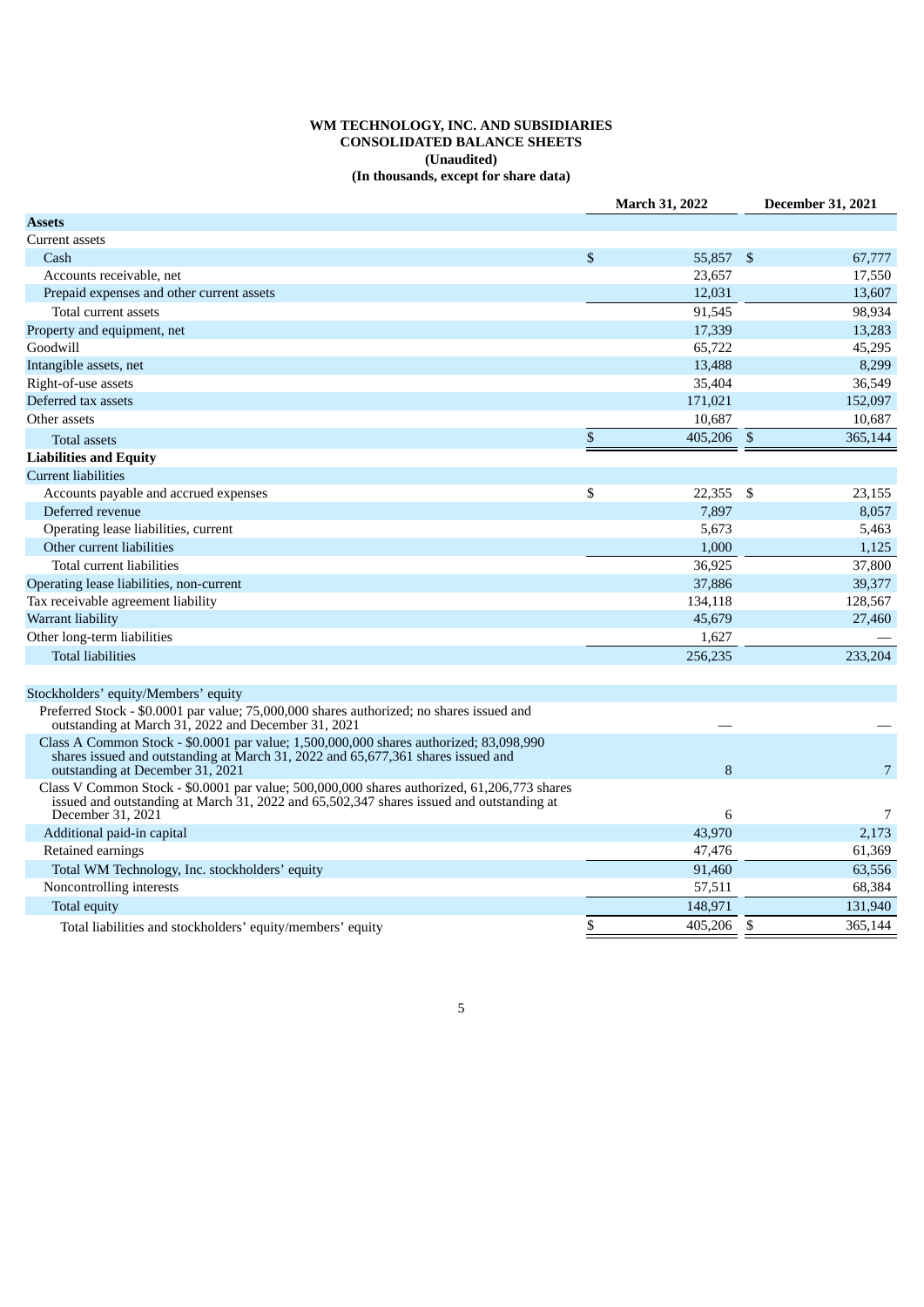# **WM TECHNOLOGY, INC. AND SUBSIDIARIES CONSOLIDATED STATEMENTS OF OPERATIONS (Unaudited) (In thousands, except for share data)**

|                                                       |               | <b>Three Months Ended March 31,</b> |                  |  |
|-------------------------------------------------------|---------------|-------------------------------------|------------------|--|
|                                                       | 2022          |                                     | 2021             |  |
| <b>Revenues</b>                                       | $\mathbf{\$}$ | 57,452 \$                           | 41,154           |  |
|                                                       |               |                                     |                  |  |
| Operating expenses                                    |               |                                     |                  |  |
| Cost of revenues                                      |               | 3,740                               | 1,857            |  |
| Sales and marketing                                   |               | 21,882                              | 9,117            |  |
| Product development                                   |               | 13,090                              | 7,868            |  |
| General and administrative                            |               | 29,055                              | 13,366           |  |
| Depreciation and amortization                         |               | 3,945                               | 1,002            |  |
| Total operating expenses                              |               | 71,712                              | 33,210           |  |
| Operating (loss) income                               |               | (14,260)                            | 7,944            |  |
| Other income (expenses)                               |               |                                     |                  |  |
| Change in fair value of warrant liability             |               | (18, 219)                           |                  |  |
| Other (expense) income, net                           |               | (502)                               | 28               |  |
| (Loss) income before income taxes                     |               | (32, 981)                           | 7,972            |  |
| (Benefit from) provision for income taxes             |               | (1,748)                             | 241              |  |
| Net (loss) income                                     |               | (31,233)                            | 7,731            |  |
| Net loss attributable to noncontrolling interests     |               | (17, 340)                           |                  |  |
| Net (loss) income attributable to WM Technology, Inc. | \$            | $(13,893)$ \$                       | 7,731            |  |
| Class A Common Stock:                                 |               |                                     |                  |  |
| Basic and diluted loss per share                      | \$            | (0.19)                              | N/A <sup>1</sup> |  |
|                                                       |               |                                     |                  |  |
| Class A Common Stock:                                 |               |                                     |                  |  |
| Weighted average basic and diluted shares outstanding | 72.450.204    |                                     | N/A <sup>1</sup> |  |

<sup>&</sup>lt;sup>1</sup> Prior to the Business Combination on June 16, 2021, the membership structure of the Company included units which had profit interests. The Company analyzed the calculation of earnings per unit for periods prior to the Business Combination and determined that it resulted in values that would not be meaningful to the users of these consolidated financial statements. As a result, earnings per share information has not been presented for periods prior to June 16, 2021.

6

\_\_\_\_\_\_\_\_\_\_\_\_\_\_\_\_\_\_\_\_\_\_\_\_\_\_\_\_\_\_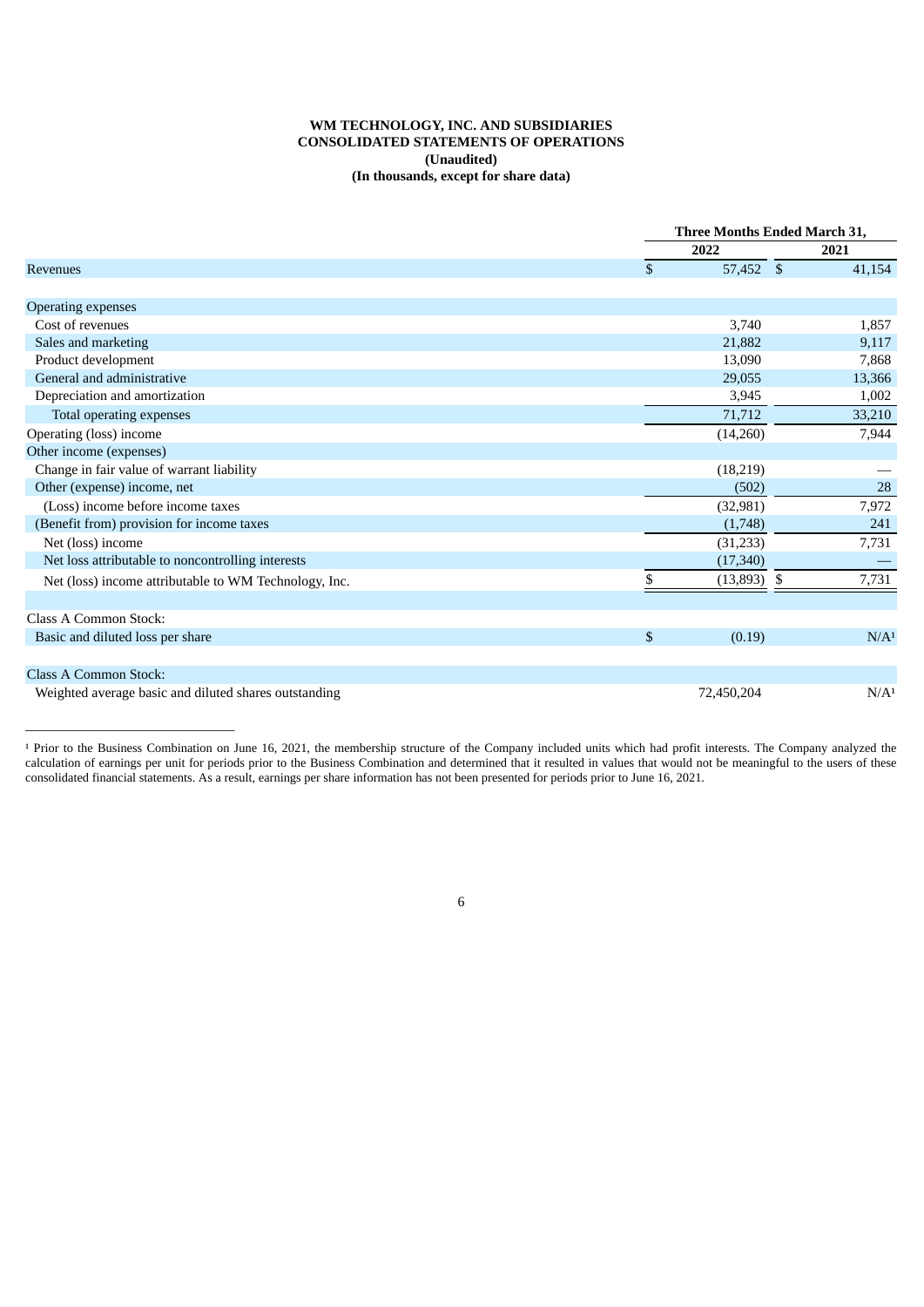# **WM TECHNOLOGY, INC. AND SUBSIDIARIES CONSOLIDATED STATEMENTS OF CASH FLOWS (Unaudited) (In thousands)**

|                                                                                                    |    | <b>Three Months Ended March 31,</b> |  |          |  |
|----------------------------------------------------------------------------------------------------|----|-------------------------------------|--|----------|--|
|                                                                                                    |    | 2022                                |  | 2021     |  |
| <b>Cash flows from operating activities</b>                                                        |    |                                     |  |          |  |
| Net (loss) income                                                                                  | \$ | $(31,233)$ \$                       |  | 7,731    |  |
| Adjustments to reconcile net (loss) income to net cash (used in) provided by operating activities: |    |                                     |  |          |  |
| Depreciation and amortization                                                                      |    | 3,945                               |  | 1,002    |  |
| Change in fair value of warrant liability                                                          |    | 18,219                              |  |          |  |
| Stock-based compensation                                                                           |    | 7,517                               |  |          |  |
| Deferred income taxes                                                                              |    | (1,748)                             |  |          |  |
| Provision for doubtful accounts                                                                    |    | 2,759                               |  | 115      |  |
| Changes in operating assets and liabilities:                                                       |    |                                     |  |          |  |
| Accounts receivable                                                                                |    | (7,802)                             |  | 1,760    |  |
| Prepaid expenses and other assets                                                                  |    | 1,617                               |  | (2,524)  |  |
| Accounts payable and accrued expenses                                                              |    | (11)                                |  | 1,578    |  |
| Deferred revenue                                                                                   |    | (256)                               |  | 925      |  |
| Net cash (used in) provided by operating activities                                                |    | (6,993)                             |  | 10,587   |  |
| <b>Cash flows from investing activities</b>                                                        |    |                                     |  |          |  |
| Purchases of property and equipment                                                                |    | (4,201)                             |  | (283)    |  |
| Cash paid for acquisitions, net of cash acquired                                                   |    | (713)                               |  |          |  |
| Net cash used in investing activities                                                              |    | (4, 914)                            |  | (283)    |  |
| <b>Cash flows from financing activities</b>                                                        |    |                                     |  |          |  |
| Taxes paid related to net share settlement of equity awards                                        |    | (13)                                |  |          |  |
| Distributions to members                                                                           |    |                                     |  | (10,513) |  |
| Repurchase of Class B Units                                                                        |    |                                     |  | (106)    |  |
| Net cash used in financing activities                                                              |    | (13)                                |  | (10,619) |  |
| Net decrease in cash                                                                               |    | (11,920)                            |  | (315)    |  |
| Cash - beginning of period                                                                         |    | 67,777                              |  | 19,919   |  |
| Cash – end of period                                                                               | \$ | 55,857 \$                           |  | 19,604   |  |

7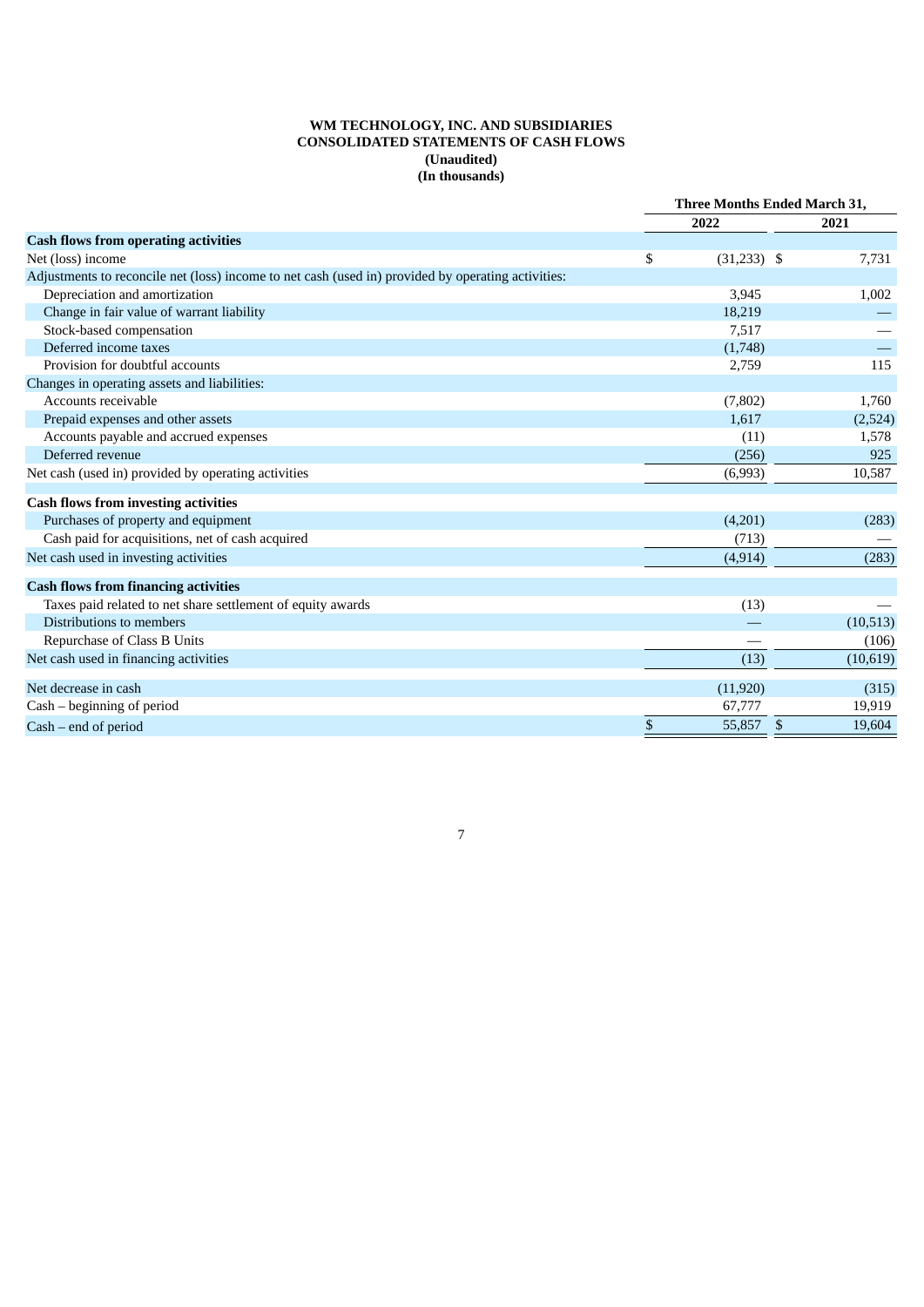# **WM TECHNOLOGY, INC. AND SUBSIDIARIES RECONCILIATION OF NET (LOSS) INCOME TO EBITDA AND ADJUSTED EBITDA (Unaudited) (In thousands)**

|                                           | Three Months Ended March 31, |       |  |
|-------------------------------------------|------------------------------|-------|--|
|                                           | 2022                         | 2021  |  |
|                                           | (in thousands)               |       |  |
| Net (loss) income                         | \$<br>$(31,233)$ \$          | 7,731 |  |
| (Benefit from) provision for income taxes | (1,748)                      | 241   |  |
| Depreciation and amortization expenses    | 3,945                        | 1,002 |  |
| <b>EBITDA</b>                             | (29,036)                     | 8,974 |  |
| Stock-based compensation                  | 7,517                        |       |  |
| Change in fair value of warrant liability | 18,219                       |       |  |
| Transaction related bonuses               | 1,957                        |       |  |
| <b>Transaction costs</b>                  | 251                          |       |  |
| Legal settlements                         | 139                          |       |  |
| <b>Adjusted EBITDA</b>                    | (953)                        | 8,974 |  |

(1) Stock-based compensation expense is recorded in the following expense categories on the accompanying consolidated statements of operations for the three months ended March 31, 2022:

\_\_\_\_\_\_\_\_\_\_\_\_\_\_\_\_\_\_\_\_\_\_\_\_\_\_\_\_\_\_

|                                        | <b>Three Months Ended March</b><br>31, 2022 |       |
|----------------------------------------|---------------------------------------------|-------|
| Sales and marketing                    |                                             | 1,811 |
| Product development                    |                                             | 1,412 |
| General and administrative             |                                             | 4.294 |
| Total stock-based compensation expense |                                             | 7,517 |

8